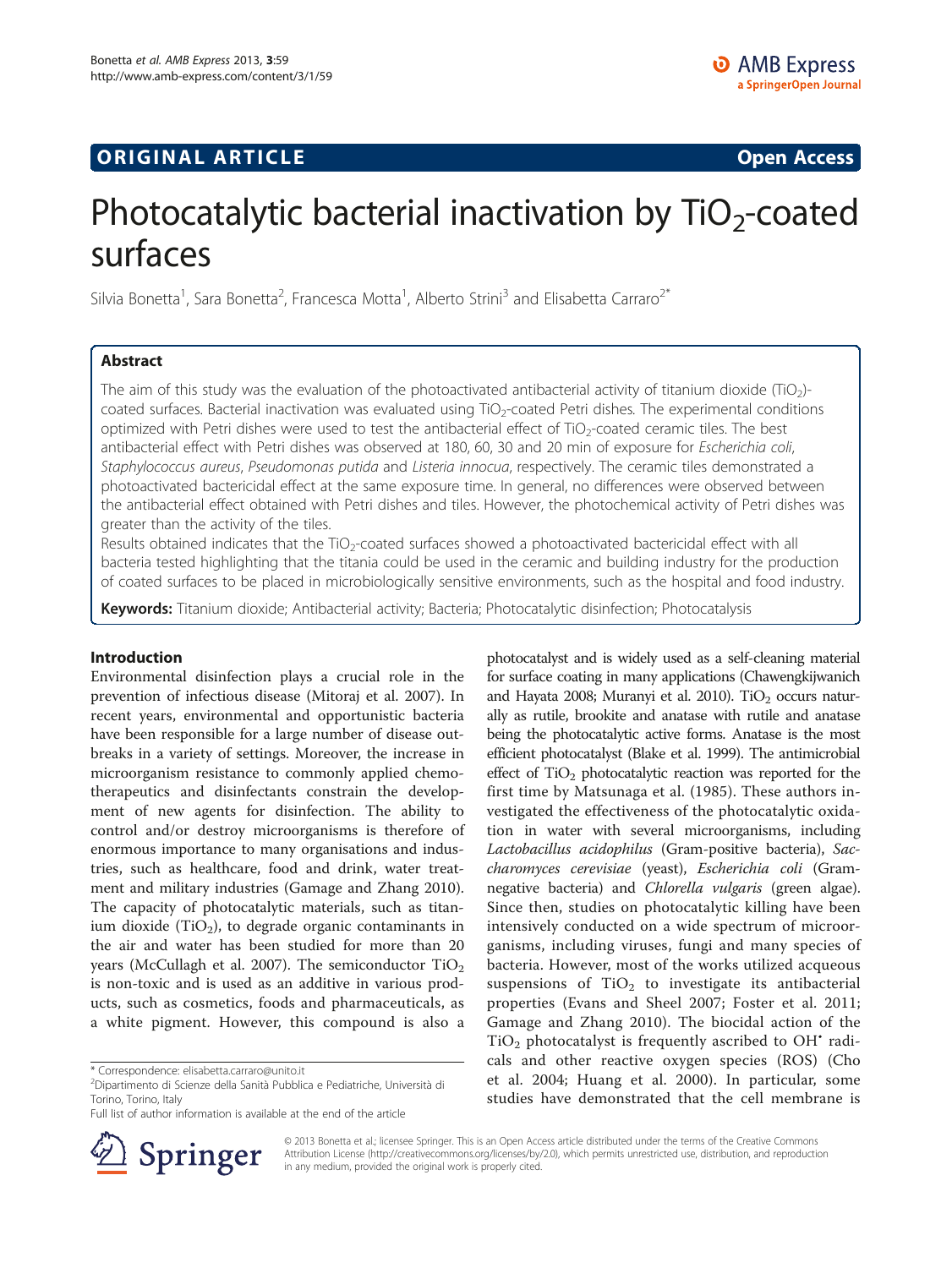the primary site of reactive photogenerated oxygen species attack, leading to lipid peroxidation (Kiwi and Nadtochenko [2005;](#page-7-0) Maness et al. [1999](#page-7-0); Nadtochenko et al. [2006](#page-7-0)). The combination of cell membrane damage and further oxidative attack of intracellular components ultimately results in cell death (Rincon et al. [2004\)](#page-7-0). Other studies have suggest that the mode of action is the photooxidation of coenzyme A, leading to the inhibition of cell respiration and thus to cell death (Vohra et al. [2005\)](#page-7-0).

For the biocidal property of the  $TiO<sub>2</sub>$  photocatalyst, surfaces coated with  $TiO<sub>2</sub>$  were proposed as alternative means for disinfection in water, air and food processing (Alrousan et al. [2009](#page-6-0); Chorianopoulos et al. [2011;](#page-7-0) Gamage and Zhang [2010](#page-7-0); Guillard et al. [2008](#page-7-0); Murany et al. [2010](#page-7-0)). The use of the  $TiO<sub>2</sub>$  photocatalyst as an antimicrobial component of construction material has also been proposed (Kuhn et al. [2003\)](#page-7-0), but no information about antibacterial effect of this material treated with  $TiO<sub>2</sub>$  is available.

In the ceramic and building industry, the photoinduced bactericidal effect of  $TiO<sub>2</sub>$  can be of special interest. This is particularly true when the ceramic is going to be placed in microbiologically sensitive environments, such as medical facilities and the food industry (Amezaga-Madrid et al. [2002](#page-6-0)).

Considering that different antibacterial effect of immobilized or suspended titania was observed in some studies (Mitoraj et al. [2007](#page-7-0)), the aim of this study was the evaluation of the photoactivated antibacterial activity of  $TiO<sub>2</sub>$ -coated surfaces. Different bacterial strains which represent common contaminants of food, environment and healthcare facilities, were used as model organisms (E. coli, S. aureus, P. putida and L. innocua). Initially bacterial inactivation ability was evaluated using photocatalytic  $TiO<sub>2</sub>$  powder deposited as a thin layer on glass Petri dishes. The experimental conditions optimized with Petri dishes were used for testing ceramic tiles that were chemically coated with  $TiO<sub>2</sub>$ . The photocatalytic activity of  $TiO<sub>2</sub>$ -coated surfaces was verified by measuring the methylene blue (MB) degradation rate in water under UV-A exposure, and the relationship with antibacterial activity was evaluated.

# Materials and methods

# Bacterial strains and culture methods

E. coli cells ATCC 25922 (Oxoid, Cambridge, UK), S. aureus (Biogenetics, Pordenone, Italy) and P. putida (provided by Dr. Elisa Gamalero, University of Piemonte Orientale, Italy) were precultured in tryptic soy broth (TSB, Applichem, Darmstadt, Germany) at 37, 37 and 28°C, respectively. L. innocua ATCC 33090 (Oxoid, Cambridge, UK) was precultured in TSB with yeast extract (0.6%, Applichem, Darmstadt, Germany) at 37°C.

At the exponential growth phase, bacterial cells were diluted with sterile deionised water to the required cell density  $(10^4 \text{ CFU ml}^{-1})$ , as described by Rincon and Pulgarin [\(2003](#page-7-0)) and Gogniat et al. ([2006](#page-7-0)). Bacterial concentrations of these dilutions were confirmed by the standard plating method in triplicates on tryptic soy agar (TSA, Applichem, Darmstadt, Germany).

## TiO2-coated Petri dishes

A thin layer of photocatalytic  $TiO<sub>2</sub>$  powder P25 (Degussa, Frankfurt, Germany) was deposited on the bottom of glass Petri dishes (diameter 5 cm). After pre-washing with water and ethanol, the Petri dish bottom was covered with  $TiO<sub>2</sub>$ powder suspended in water  $(1 \text{ mg cm}^{-2})$  and dried at room temperature. The Petri dishes were incubated for 1 h at 150°C to fix the  $TiO<sub>2</sub>$  particles. The  $TiO<sub>2</sub>$ -coated Petri dishes were used once for each measurement.  $TiO<sub>2</sub>$ untreated Petri dishes were used as blank reference samples. For the antibacterial activity experiments, the Petri dishes were autoclaved (121°C for 15 min), whereas for the MB degradation activity measurements, the Petri dishes were used without any further treatment.

## $TiO<sub>2</sub>$ -coated ceramic tiles

In this study, a series of pre-commercial experimental samples of photocatalytic TiO<sub>2</sub>-coated ceramic tiles (8  $\times$ 8 cm) were used. The  $TiO<sub>2</sub>$  coating was chemically prepared by the manufacturer using a proprietary process. Untreated tiles were used as blank reference samples.

In the antibacterial activity experiments, a glass ring was fixed with inert cement to the photoactive surface of each tile (diameter 5 cm). The tile was then placed into a glass Petri dish (diameter 20 cm), and a wet paper was placed between the tile and Petri dish to maintain humidity. The Petri dishes containing the tiles were autoclaved (121°C for 15 min).

For the MB degradation activity measurements, each ceramic tile was protected on all of its non-catalytic surfaces using Teflon ribbon (on lateral sides) and polyethylene film (on the back side).

# Experimental design for the evaluation of antibacterial activity

The antibacterial activity of  $TiO<sub>2</sub>$ -coated surfaces was evaluated in an exposure chamber. In this chamber, the illuminating UV-A light source (wavelength 350–380 nm with irradiance at the sample surface of 9 W  $m<sup>-2</sup>$ , Philips) was placed 10.3 cm from the top of the Petri dish, and the temperature during experiments was stabilised using a ventilation system. A schematic illustration of the experimental apparatus is shown in Figure [1](#page-2-0)(a, b).

An aliquot (100 μl) of a bacterial suspension ( $10^4$  CFU ml<sup>-1</sup>) resuspended in 400 μl of sterile deionised water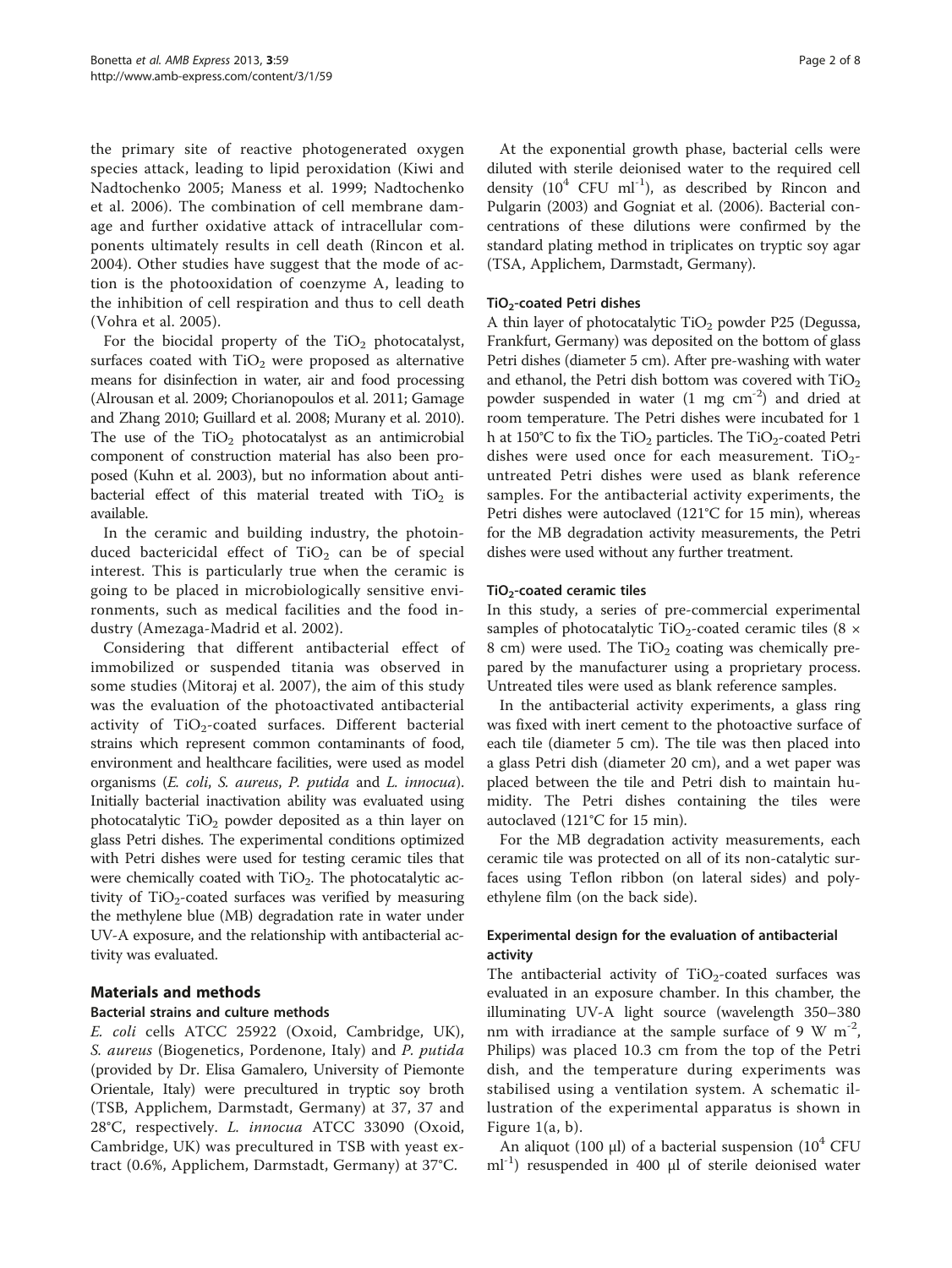<span id="page-2-0"></span>

was added to a P25-coated Petri dish (TE) and a clean blank Petri dish (BE) to cover the Petri dish surface. Both dishes were exposed to UV-A light. The exposure was carried out for different exposure times: 300 and 180 min for E. coli and 180, 60 and 30 min for S. aureus, P. putida and L. innocua. In parallel, a P25-coated (TN) and a clean blank (BN) Petri dishes were inoculated with the bacterial suspension and placed in a dark chamber at room temperature as non-exposed reference samples. During the experiments, the humidity was maintained in all of the Petri dishes with Parafilm sealing.

After the experimental treatment, bacteria were recovered by washing Petri dishes twice with sterile deionised water. The surviving cells were counted by culturing an appropriate dilution of the bacterial suspension in triplicate on agar medium (TSA) for 24–48 h at the appropriate temperature. Each experiment was repeated at least three times. The number of surviving bacteria was expressed as the logarithm of the ratio (survival ratio) of the number of viable bacteria remaining after exposure to experimental conditions (S) to the number of the initial viable bacteria  $(S_0)$  (log  $S/S_0$ ).

Analysis of variance (ANOVA, SYSTAT, version 8.0) was used to evaluate the difference between the survival ratio in UV-exposed P25-coated Petri dishes (TE) compared with the other Petri dishes (TN, BE and BN) at different exposure times.

The temperature reached during the experimental trials was measured in a clean Petri dish using a digital thermometer with a K type thermocouple.

An analogous experimental protocol was used for  $TiO<sub>2</sub>$ -treated tiles (Figure 1b).

Analysis of variance (ANOVA, SYSTAT, version 8.0) was also used to analyse the differences between the survival ratio in the UV-exposed  $TiO<sub>2</sub>$ -treated tiles (TE) compared with the other tiles (TN, BE and BN) at the exposure time selected during the trials conducted with Petri dishes.

## Evaluation of photocatalytic activity

The photocatalytic activity was evaluated by measuring the degradation of MB in water under UV-A exposure. The photocatalytic activity was measured for the P25 coated Petri dishes,  $TiO<sub>2</sub>$ -coated ceramic tiles (TE samples) and the uncoated Petri dishes and untreated blank tile samples (BE).

All of the measurements were carried out using a batch photocatalytic reactor (Figure 2) with active mixing (provided by a magnetic stirrer). The photocatalytic reactor was closed by a flat glass cover and was operated in a closed exposure chamber equipped with an array of 12 fluorescent UV-A lamps (PL-S/10, Philips). Each sample was placed in the reactor and submersed in 500–700 ml of MB water solution (1.3  $\pm$  0.07 µmol l<sup>-1</sup>), ensuring that the thickness of the solution layer above the catalytic

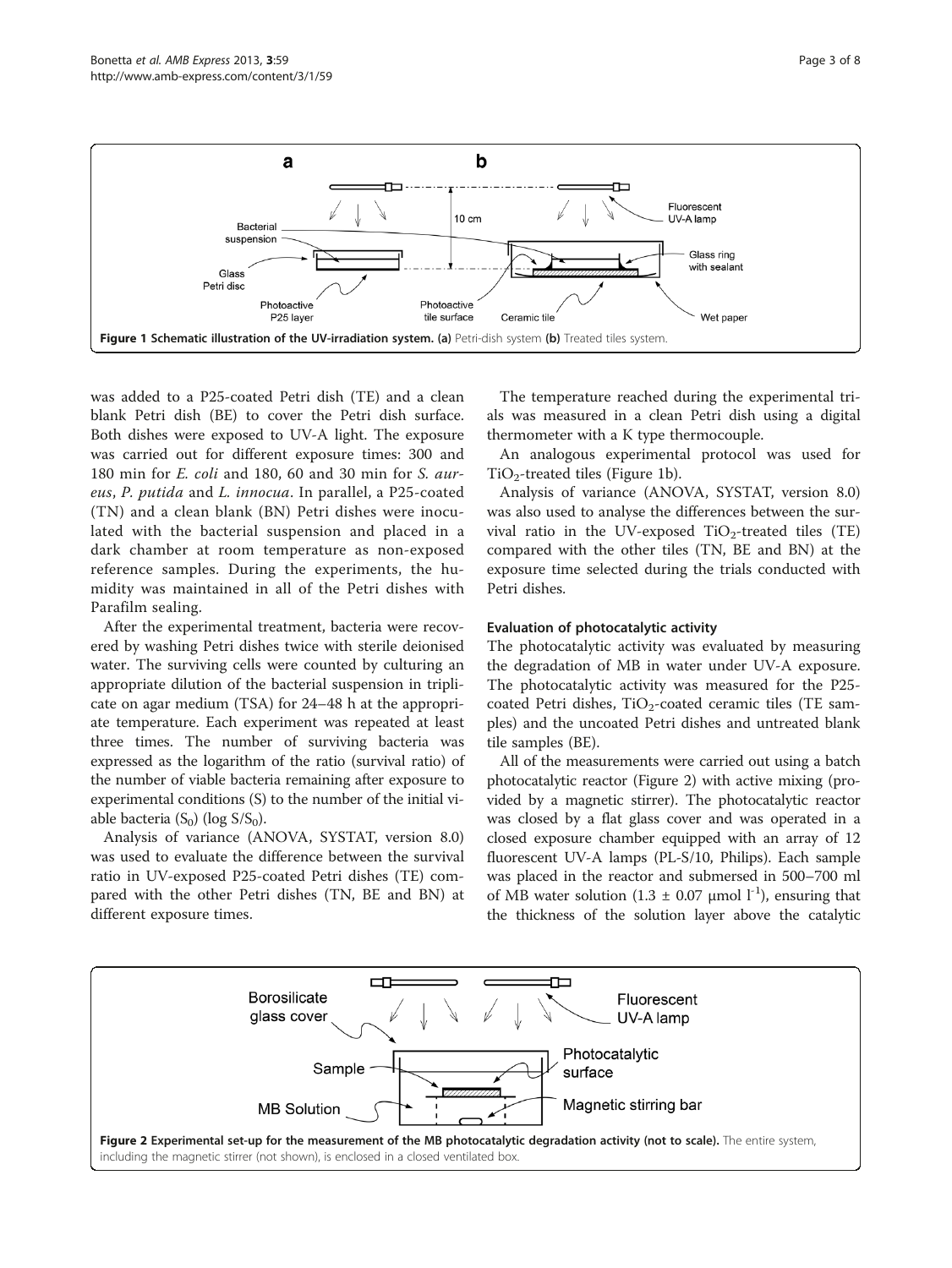<span id="page-3-0"></span>surface was constant  $(12 \pm 1 \text{ mm})$  for all measurements. All of the MB concentration measurements were obtained by determining the absorbance at 662 nm of a 3 mL water solution sample with an UV–vis spectrophotometer (Helios β, Thermo Electron). During each absorbance measurement, the UV lamps were turned off, and after determining the absorbance, the solution sample was re-injected into the reactor vessel. The total measurement time for each sample varied from 6 to 24 h, depending on the photocatalytic activity of the sample.

The irradiance at the sample surface (including the MB solution layer and the reactor cover in the optical path) was measured with a UV-A radiometer (Oriel Goldilux UV-A) and was 500  $\pm$  10  $\mu$ W cm<sup>-2</sup> for all experiments. The MB solution temperature during the test was  $27 \pm 1^{\circ}$ C.

The analytical system was calibrated using a standard solution prepared by diluting pure MB (Carlo Erba, Milan, Italy) in deionised water (specific conductance  $\langle 1 \mu S \text{ cm}^{-1} \rangle$ . The same MB powder and deionised water were used for the preparation of the working reactor solution.

### Results

#### Antibacterial activity of P25-coated Petri dishes

The results expressed as the logarithm of the surviving bacterial fraction (E. coli, S. aureus, P. putida and L. innocua)

obtained at different times of exposure are reported in Figure 3. The initial experimental conditions (e.g., exposure time and temperature) were established with the E. coli strain because E. coli was the first bacterium to be tested during antibacterial trials.

The results obtained with E. coli (Figure 3a) showed a low fraction of surviving bacteria in BN and TN samples at 300 min of exposure and no surviving bacteria were observed in any of the exposed Petri dishes (TE and BE). This antibacterial activity could be due to the experimental stress conditions for *E. coli* associated with a long exposure (300 min), such as resuspension in deionised water, light exposure during the sterile operations and UV irradiation.

At 180 min of exposure, good antibacterial activity of  $TiO<sub>2</sub>$  was observed. In fact, the bacterial viability in TE Petri dish was low, whereas a slight reduction of the bacterial level was observed in BE Petri dishes due to the E. coli sensitivity to UV radiation. A reduction of bacterial density was also observed in Petri dishes that were not exposed to UV (BN and TN) but at low levels. These results confirm that 180 min of UV exposure is the UV exposure time required to demonstrate the antibacterial activity of UV-activated  $TiO<sub>2</sub>$ -coated surfaces with *E. coli.* In fact, at this time of UV exposure, a statistically significant difference between the survival ratio of

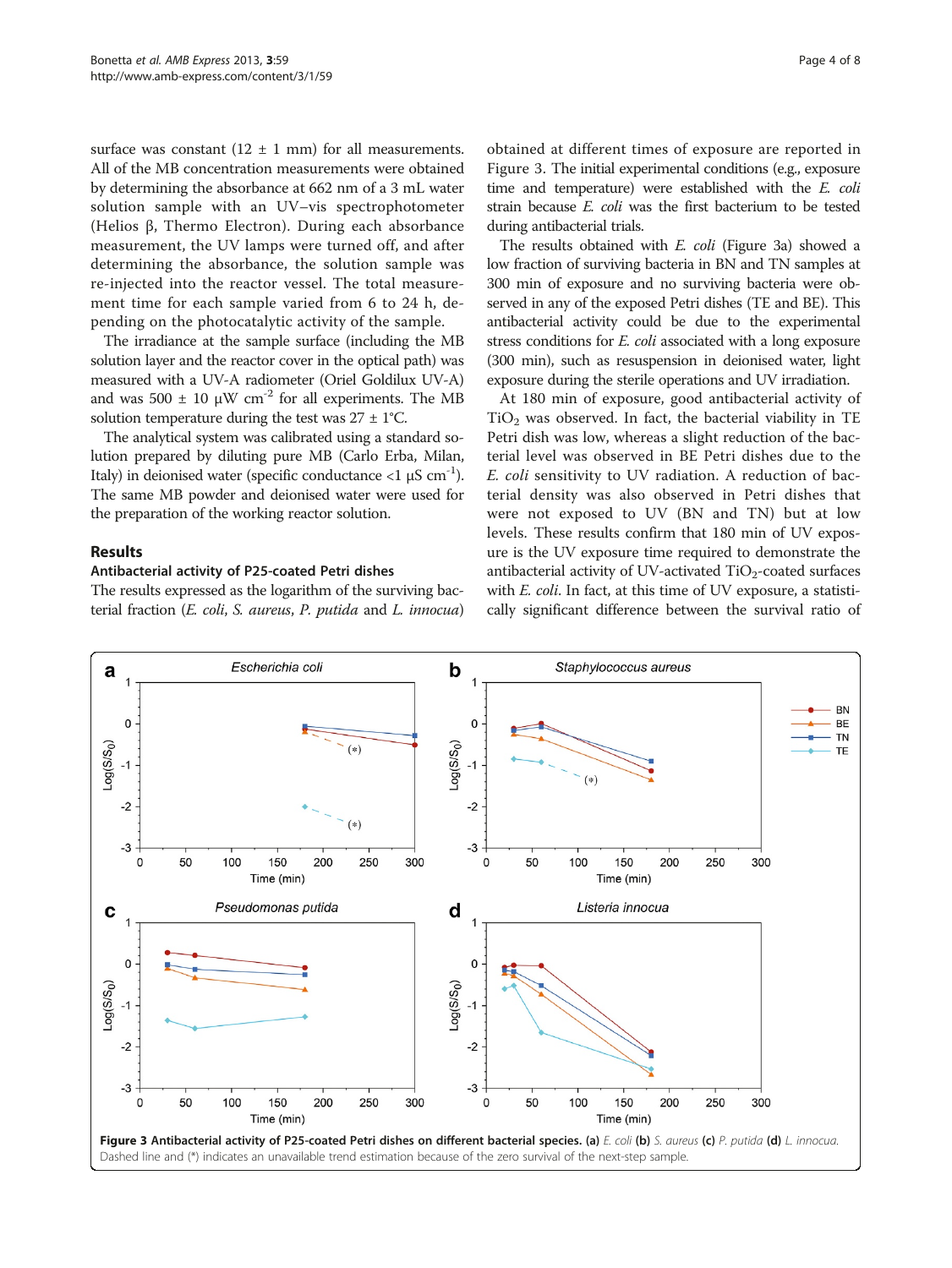<span id="page-4-0"></span>TE and the other Petri dishes was observed ( $p < 0.05$ ). Therefore, 180 min was used as the starting exposure time for the trials with the other bacteria.

During the 180 min of exposure, the temperature in a non-TiO<sub>2</sub>-coated Petri dish was monitored to evaluate the effect of this parameter during UV irradiation because in some studies, an increase in temperature was reported during exposure (Vohra et al. [2005](#page-7-0)). The temperature reached 22.8°C after 30 min of exposure, showing a decrease in temperature compared with the beginning of the experiment (23.9°C). This trend may be related to the ventilation system used in the exposure chamber that allowed air exchange while avoiding temperature increase. After 180 min of the exposure, the temperature was 23.8°C. The results showed that the temperature ranged between 22.8 and 23.8°C with a variation of 1°C, which most likely would not influence the bacterial survival data during the experiment.

The survival curve of S. aureus at 180, 60 and 30 min of exposure is reported in Figure [3b](#page-3-0). At 180 min of exposure, a reduction of S. aureus survival was observed in all of the Petri dishes. The bacterial death observed at this time of exposure could most likely be related to the different stress conditions during the experiment (e.g., resuspension in deionised water and light exposure during the sterile operations), including the long exposure to UV-A radiation. However, the effect of these stress conditions was less evident at 30 and 60 min of exposure, particularly in TN and BN samples. Although low survival was observed in TE dishes at both 30 and 60 min of exposure, the best antibacterial effect in S. aureus related to the  $TiO<sub>2</sub>$  treatment was at 60 min of exposure. This finding was confirmed by ANOVA, which showed a statistically significant difference between the antibacterial activity obtained in TE and the other experimental conditions at this time of exposure ( $p < 0.001$ ).

Regarding the survival of P. putida at different times of exposure (180, 60 and 30 min) (Figure [3c](#page-3-0)), the highest antibacterial effect of  $TiO<sub>2</sub>$  treatment was obtained at 30 min of exposure, at which a statistically significant difference was observed between TE and the other Petri dishes ( $p < 0.05$ ). Considering the survival data obtained in the BE dishes, a bactericidal effect associated with UV exposure was also observed at 180 and 60 min. Moreover, at 30 and 60 min of exposure, in BN samples a proliferation of *P. putida* was observed. Both of these results highlight a particular resistance of this bacterium under the experimental conditions, most likely due to the environmental origin of Pseudomonadales and of this strain, which was isolated from soil.

The survival curve of *L. innocua* is reported in Figure [3](#page-3-0)d. As observed for the other bacteria in this study, *L. innocua* appeared to be sensitive to UV starting at 60 min of exposure (BE and TE). Additionally, a reduction of bacterial load was observed for the BN dish at 180 min of exposure, when the experimental stress conditions caused the reduction of living bacteria. Considering the combined UV-TiO<sub>2</sub> effect, a lower decrease in  $L$ . *innocua* load was observed at 30 min of exposure compared with S. aureus and P. putida (TE dishes). Moreover, at this time of exposure, no statistically significant difference was observed ( $p > 0.05$ ) between TE and the other experimental conditions; therefore, a further exposure time of 20 min was evaluated for this strain. Under this experimental condition, the difference between TE and the other Petri dishes was statistically significant ( $p < 0.001$ ).

#### Antibacterial activity of  $TiO<sub>2</sub>-coated$  ceramic tiles

The described experimental protocol was tested with  $TiO<sub>2</sub>$ -coated ceramic tiles to evaluate the antibacterial activity of a real industrial material. The UV exposure times determined by the data obtained in the previous trials with  $TiO<sub>2</sub>$ -coated Petri dishes for each bacteria investigated were used during the experiments with the ceramic tiles (180, 60, 30 and 20 min for E. coli, S. aureus, P. putida and L. innocua, respectively). In particular, experimental conditions that highlighted the antibacterial effect of TE Petri dishes were selected. These conditions were associated to a statistically significant difference between the antibacterial activity of TE and the other Petri dishes (TN, BN and BE) ( $p < 0.05$  or  $p < 0.001$ ).

The survival data of E. coli, S. aureus, P. putida and L. innocua are reported in Figure [4](#page-5-0) and compared with the results obtained in the Petri dishes at the same UV exposure time. Considering the data obtained with  $TiO<sub>2</sub>$ -coated ceramic tiles, a statistically significant reduction (p < 0.05 for *E. coli, S. aureus* and *P. putida*;  $p < 0.001$ for L. innocua) of bacterial concentration was observed for all of the microorganisms exposed to UV irradiation (TE) compared with non-UV-exposed tiles and controls (BN, BE, TN). Moreover, in general, a slight reduction was revealed in the BE tiles. As observed in the Petri dishes, this trend was most likely related to the antibacterial effect of UV radiation. A low reduction of bacterial survival or proliferation was observed in the BN and TN tiles. Comparing the survival data obtained with ceramic tiles and Petri dishes, no clear difference was observed between the antibacterial effect of the P25-coated Petri dishes versus the treated tiles, except for *P. putida*.

#### Evaluation of photocatalytic activity

All of the UV-exposed samples demonstrated first-order degradation kinetics with an exponential decay of the MB concentration, given by the following equation:

$$
C(t) = C(0) \cdot e^{-kt}, \qquad (1)
$$

where  $C(t)$  is the MB concentration at the time t (mol m<sup>-3</sup>),  $t$  is the time (s) and  $k$  is the exponential decay constant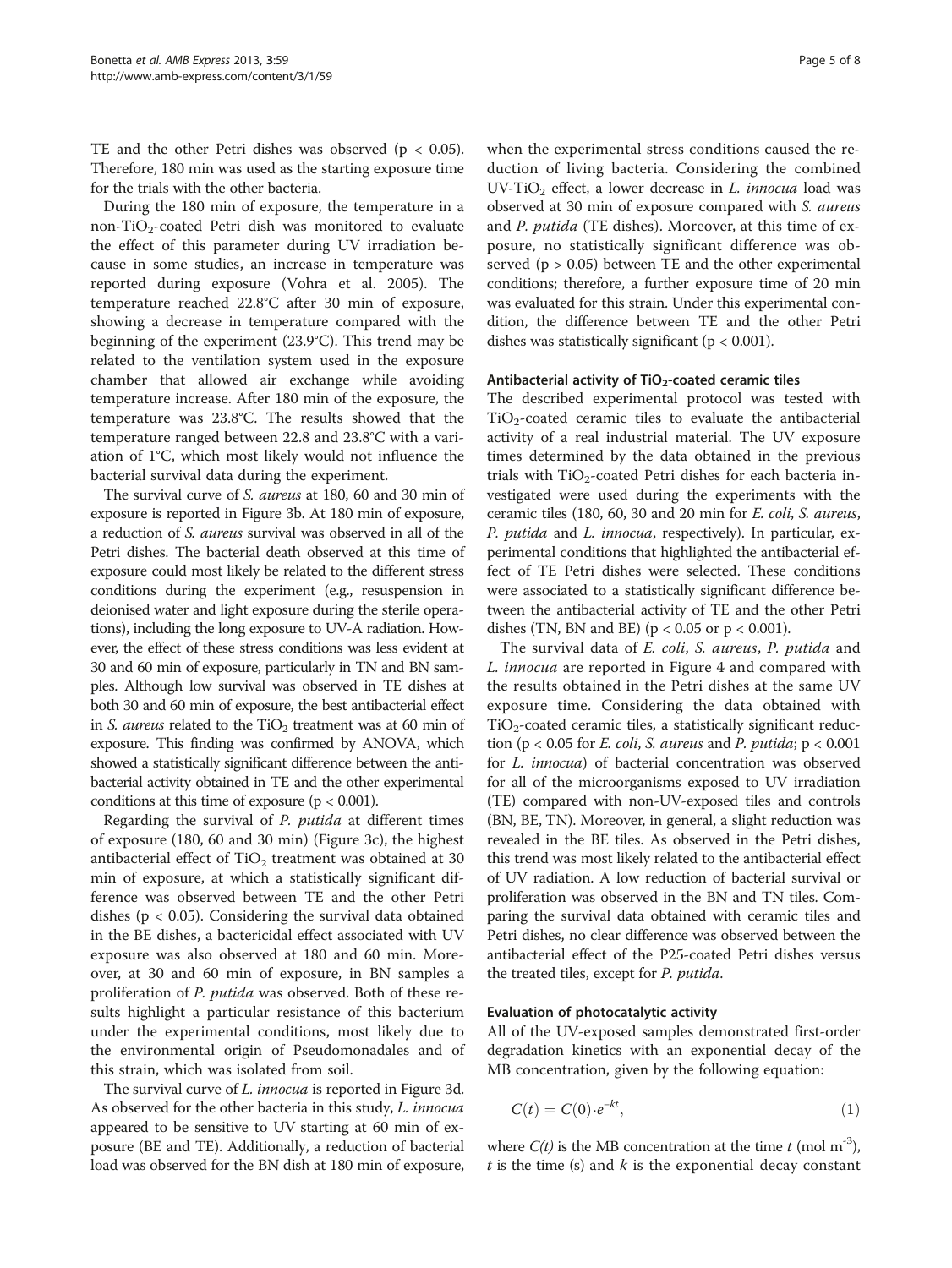<span id="page-5-0"></span>

 $(s<sup>-1</sup>)$ . The constant k was calculated for each sample with a non-linear regression of the experimentally measured concentrations and equation [\(1](#page-4-0)).

The surface-specific photocatalytic activity of each sample was expressed as the degradation rate D at a predetermined reference concentration according to the following:

$$
D(C_R) = \frac{C_R \cdot k \cdot V}{A},\tag{2}
$$

where  $D(C_R)$  is the degradation rate at the concentration  $C_R$ (mol m<sup>-2</sup> s<sup>-1</sup>), *k* is the exponential decay constant,  $C_R$  is the reference concentration (mol  $m^{-3}$ ), V is the solution volume in the batch reactor  $(m^3)$  and A is the photocatalytic sample exposed surface  $(m<sup>2</sup>)$ .

The results, expressed as degradation rate at 1 mmol  $m^{-3}$ MB  $(1 \mu \text{mol } l^{-1})$ , are reported in Figure 5. A repeated test on the treated tile demonstrated a  $\pm$  5% repeatability error in the resulting  $D$  value. The degradation of MB in the UV-exposed solution without sample was comparable to the decay measured with the untreated tile sample. The MB degradation of non-exposed  $TiO<sub>2</sub>$ -coated and blank samples (TN and BN) was negligible because in the absence of UV, the MB solution is stable, which was also observed in the presence of  $TiO<sub>2</sub>$ .

The results showed the higher specific photochemical activity of the P25 Petri sample under these experimental

conditions, which was greater than the activity of the treated tile by an order of magnitude. Interestingly, the higher photocatalytic reactivity of P25 samples was not reflected in the antibacterial measurements. In fact, except for P. putida, no difference was observed in the antibacterial effect of the P25-coated Petri dishes compared with the treated tiles.

#### **Discussion**

The photocatalytic properties of  $TiO<sub>2</sub>$  are well known and have many applications including the removal of organic

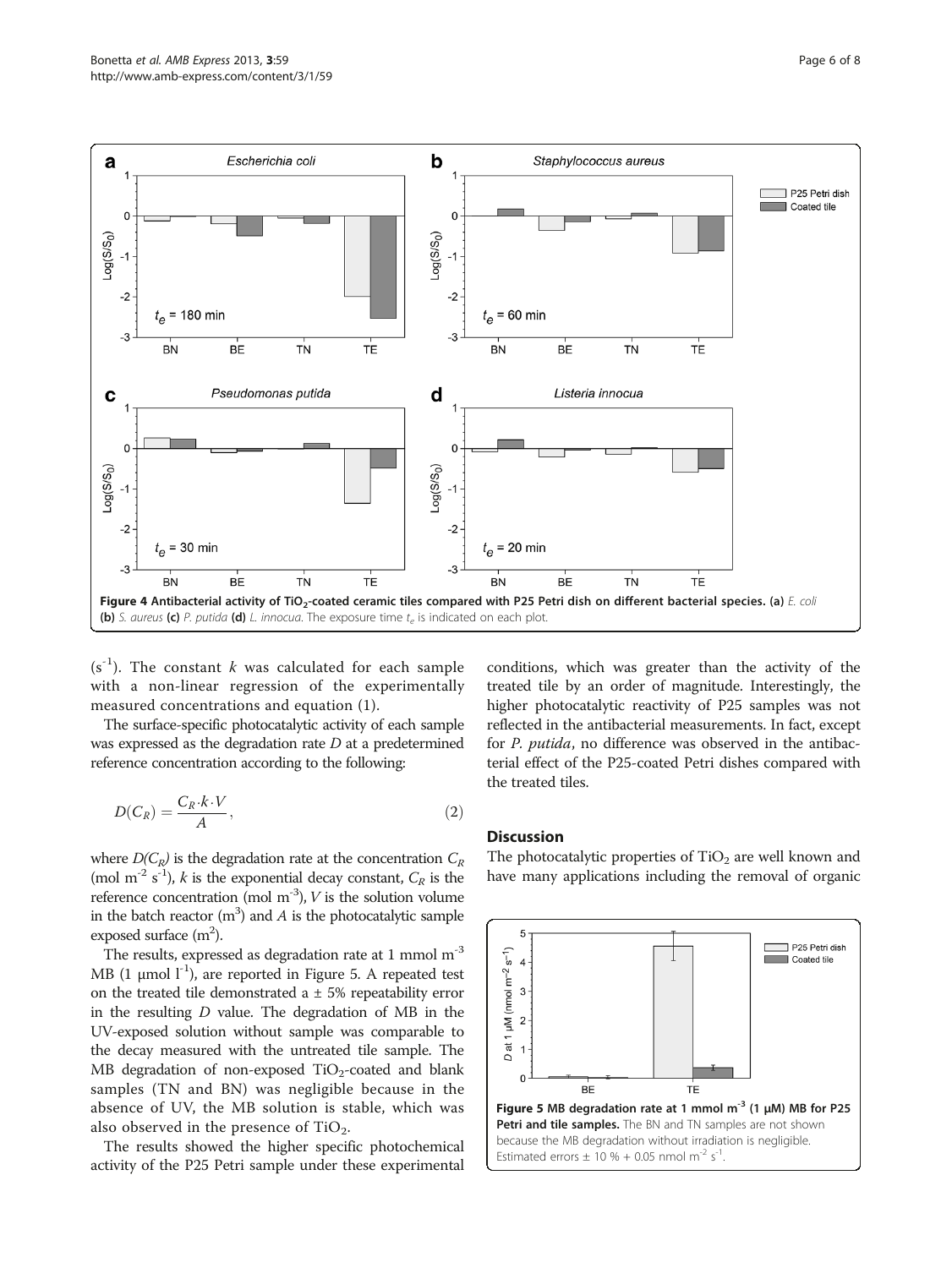<span id="page-6-0"></span>contaminants and production of self-cleaning products such as glass, cement and paint (Foster et al. [2011](#page-7-0); Strini et al. [2011](#page-7-0)). There is an increasing interest in the application of the photocatalytic properties of  $TiO<sub>2</sub>$  for disinfection of surfaces, air and water (Gamage and Zhang [2010](#page-7-0)).

The aim of this study was to evaluate the photoactivated antibacterial activity of  $TiO<sub>2</sub>$ -coated surfaces to gain knowledge about a possible application of  $TiO<sub>2</sub>$  as an agent for antimicrobial coating in the ceramic and building industries. At this scope, two different  $TiO<sub>2</sub>$ coated surfaces (P25 glass Petri dishes and ceramic tiles) were tested for antibacterial activity using different bacteria.

The results obtained in the experiment with P25 coated Petri dishes highlighted an antibacterial activity using all microorganisms tested, but demonstrated a remarkable difference in  $UV-TiO<sub>2</sub>$  antibacterial activity for each of the evaluated bacterial strains. There are many hypotheses to explain the different effect of  $TiO<sub>2</sub>$ photocatalysts on various microorganisms. Bacteria may have a self-defence mechanism to protect the cell from oxidative stress (e.g., ROS produced by titania), which may involve enzymes such as catalase and superoxide dismutase (Mitoraj et al. [2007](#page-7-0)). However, recent studies have highlighted that the cell wall properties (its structure and thickness), rather than the production of antioxidative enzymes seem to have more influence on the survival abilities of bacteria in the presence of titania (Mitoraj et al. [2007](#page-7-0)). In fact, the susceptibility of the different microbial species may be ordered as follows: gram-negative bacteria > grampositive bacteria > yeast. Gram-negative bacteria have thin cell walls and gram-positive bacteria have denser cell walls, whereas yeast have a thick eukaryotic cell wall (Foster et al. [2011](#page-7-0); McCullagh et al. [2007\)](#page-7-0). However, it is important to note that this susceptibility order was only observed in a limited number of studies (Kuhn et al. [2003\)](#page-7-0). Some investigators have also reported that there is no difference between the  $TiO<sub>2</sub>$  photocatalytic inactivation of gram-positive or gram-negative bacteria. In fact, Tsuang et al. ([2008](#page-7-0)) obtained similar survival ratios in testing different bacteria (P. aeruginosa, S. aureus, E. hirae, E. coli and B. fragilis) with an orthopaedic implant coated with  $TiO<sub>2</sub>$ . Additionally, in a study conducted by Wong et al. ([2006](#page-7-0)), the  $TiO<sub>2</sub>$  sensitivity of some human pathogens (S. flexneri, L. monocytogenes, V. parahaemolyticus, S. piogenes, S. aureus and A. baumanii) was not influenced by whether the target was Gram-positive or Gram-negative bacteria. These results could be related to the use of different experimental systems, such as the type of irradiation (e.g. UV light, solar UV or visible light),  $TiO<sub>2</sub>$  coating/doping with various substances and immobilised or liquid titania. This hypothesis was confirmed by the results obtained by Mitoraj et al. [\(2007](#page-7-0)), who observed a different bacterial behaviour of E. coli using immobilised or suspended titania.

The results obtained with  $TiO<sub>2</sub>$ -coated ceramic tiles showed the photoactivated bactericidal effect of these treated surfaces. Comparing antibacterial effect of the P25-coated Petri dishes versus the treated tiles in general no clear difference was observed. This could probably due to the same contact surface between the bacterial cells and  $TiO<sub>2</sub>$  particles in P25-coated Petri dishes and the treated tiles. These data confirmed the importance of the close contact between the bacterial cells and the  $TiO<sub>2</sub>$  particles in the oxidative damage related to the photocatalytic activity as reported by other authors (Caballero et al. [2009](#page-7-0); Foster et al. [2011](#page-7-0); Pratap Reddy et al. [2008\)](#page-7-0). Moreover the results obtained with  $TiO<sub>2</sub>$ coated ceramic tiles highlighted that the antibacterial effect of  $TiO<sub>2</sub>$  was present also when this compound was added in a real industrial material.

The photocatalytic dye degradation experiments showed a higher activity in the P25 Petri dishes respect to the tile samples, but these results were not directly comparable with the antibacterial activity. The higher dye degradation observed could be probably due to the ability of MB solution to permeate through the  $TiO<sub>2</sub>$ layer in the treated Petri dishes respect to ceramic tiles. These data demonstrated the requirement for reliable and affordable protocols for the direct measurement of the antibacterial photoactivated activity because the use of an indirect chemical method could provide misleading results.

In summary, results obtained indicates that the  $TiO<sub>2</sub>$ coated surfaces show antibacterial activity with all microorganisms tested highlighting that the titania could be used in the ceramic and building industry for the production of coated surfaces to be placed in microbiologically sensitive environments, such as the hospital and food industry.

#### Competing interests

The authors declare that they have no competing interests.

#### Author details

1 Dipartimento di Scienze ed Innovazione Tecnologica (DiSIT), Università del Piemonte Orientale "A. Avogadro", Alessandria, Italy. <sup>2</sup>Dipartimento di Scienze della Sanità Pubblica e Pediatriche, Università di Torino, Torino, Italy. <sup>3</sup>ITC-CNR, Construction Technologies Institute - National Research Council of Italy, San Giuliano Milanese, Milano, Italy.

#### Received: 13 September 2013 Accepted: 30 September 2013 Published: 4 October 2013

#### References

- Alrousan DMA, Dunlop PSM, McMurray TA, Byrne JA (2009) Photocatalytic inactivation of  $E$ . coli in surface water using immobilized nanoparticle  $TiO<sub>2</sub>$ films. Water Res 43:47–54
- Amezaga-Madrid P, Nevarez-Moorillon GV, Orrantia-Borunda E, Miki-Yoshida M (2002) Photoinduced bactericidal activity against Pseudomonas aeruginosa by TiO<sub>2</sub> based thin films. FEMS Microbiol Lett 211:183-188